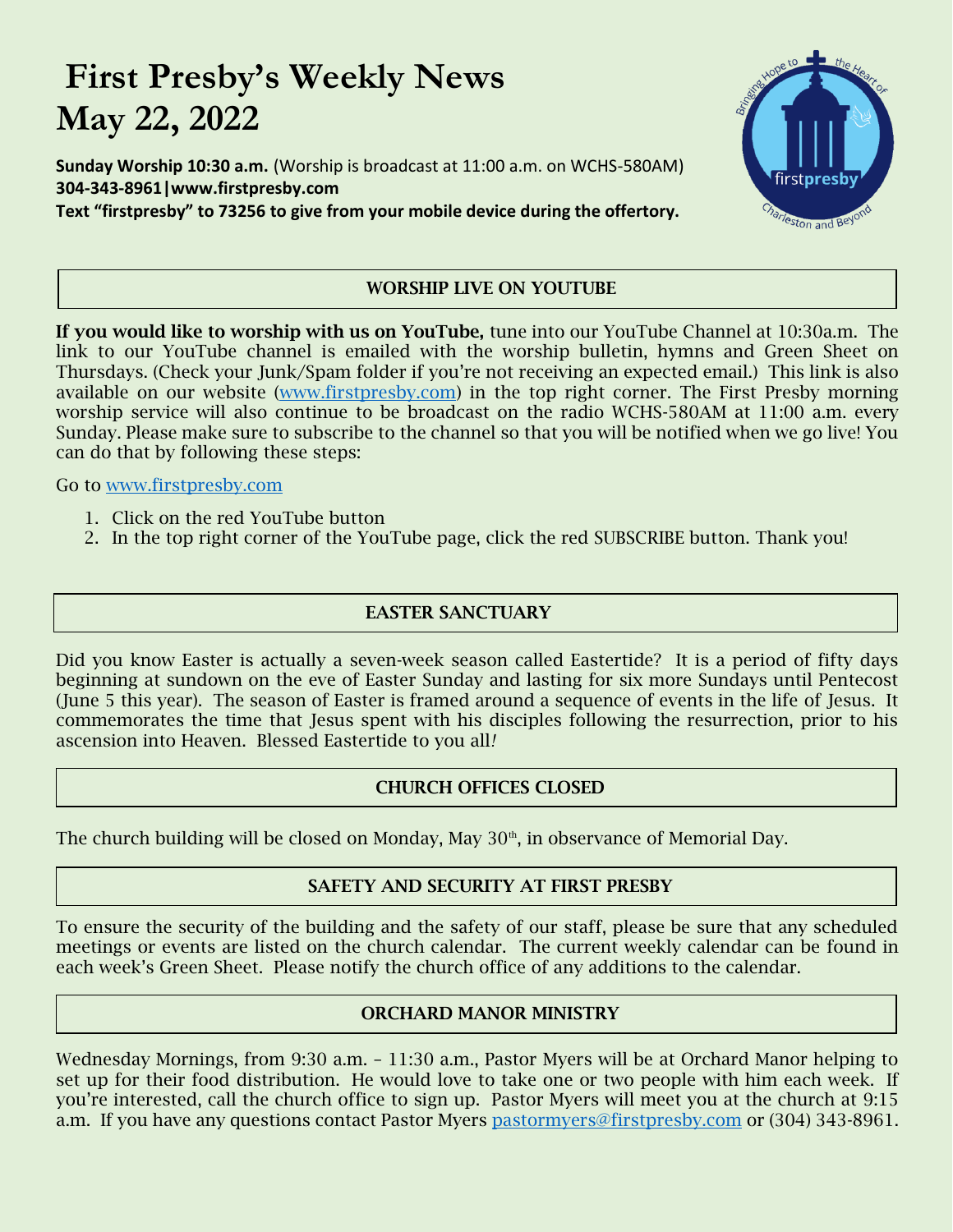# **PRESBYTERY CHURCH PRAYERS**

Each week we pray for other congregations in our presbytery, along with the Presbytery of West Virginia and other ministry partners. This week please pray for Enslow Park Presbyterian Church located in Huntington, WV. They just recently suffered a flood in their church. Also, pray for Beechwood Presbyterian Church located in Parkersburg, WV.

### **VBS**

Our VBS will include events for people of all ages. This year we will have three new classes: youth, folks ages 19-50 and folks 51-95. We see a need for fellowship and sharing in these age groups and *Passport to Peace VBS* is the perfect place for that to happen. VBS is from 5:30-7:30 and includes supper, so registering is extremely helpful as we plan. Registration forms are on the bulletin board near the Panera Bread table. We want you ALL to come!!

## **VBS VOLUNTEERS & SUPPLIES**

It's time to sign up to Volunteer at VBS! Please look for sign-up sheets near the Panera Bread table. We will need help decorating, serving supper, teaching, directing games, people to guide children from station to station, etc. There's a place for you to help! ALSO, we will need donations of food, decorations and supplies. Again look for the tear off sheets at the bulletin board. If you have any questions, please call or e-mail Margie at the church.

# **PRESCHOOL IS HIRING!!**

The preschool has begun the search for new classroom teachers to accommodate our three new classrooms for the 2022-2023 school year. If you know someone who may feel called to join our preschool staff, please have them contact Anne Moses at [anne@firstpresby.com](mailto:anne@firstpresby.com) or search for our job postings on Indeed.

## **SCAMS**

Email and phone scams are a regular occurrence. None of our staff will ever contact you requesting any financial assistance or information. If someone claiming to represent the church contacts you requesting any assistance or information, please contact the church office.

## **GREEN SHEET INFO**

Any information for the Green Sheet should be emailed to [tammy@firstpresby.com](mailto:tammy@firstpresby.com) no later than Wednesday at 4:00 for inclusion in that week's publication.

# **BAPTISM CELEBRATION**

The Adams family invites the congregation to enjoy cake in the Ruffner Room after the service today in celebration of Jack and Benjamin's baptism.